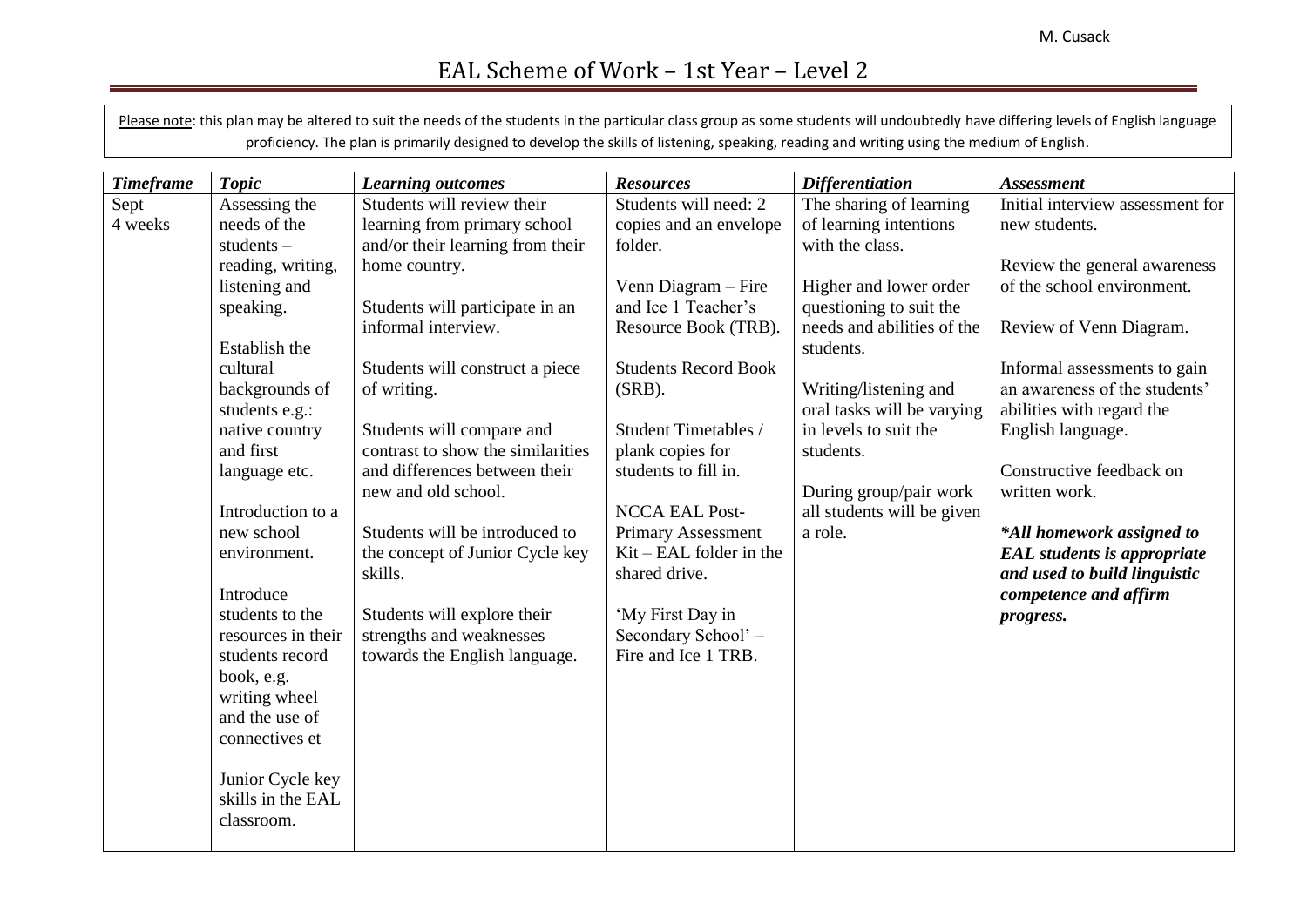| Oct     |                                 |                                   | Vocab Journal in              |                          |                                 |
|---------|---------------------------------|-----------------------------------|-------------------------------|--------------------------|---------------------------------|
|         | <b>Sight Vocabulary</b>         | Students will engage with the     |                               | The sharing of learning  | Self-assessment - students      |
| 4 weeks |                                 | SNIP Programme for 5 minutes      | student's copy.               | of learning intentions   | score their own work with       |
|         | <b>SNIP</b>                     | at the beginning of each class.   |                               | with the class.          | answer key card (Reading        |
|         | Programme.                      |                                   | <b>SNIP Programme</b>         |                          | Laboratories).                  |
|         |                                 | Schools will build on their       | worksheets.                   | Incorporate varying      |                                 |
|         | Vocabulary                      | vocabulary and high frequency     |                               | levels of the SNIP       | Assess the learning styles of   |
|         | Journal.                        | words (HFW).                      | https://quizlet.com/late      | Programme to suit the    | students through observation    |
|         |                                 |                                   | st - this can used to         | needs of the students.   | and review of written work.     |
|         | Alphabetic                      | Students will record vocabulary   | help teach key vocab          |                          | Review of vocab journal.        |
|         | matching and                    | in their vocab copy/journal.      | and content.                  | Self-directed reading    |                                 |
|         | principles.                     |                                   |                               | through the Reading      | Constructive feedback will be   |
|         |                                 | Students will be able to          | <b>Fuzzbuzz Series -</b>      | Laboratories – these are | given to all students.          |
|         | Development of                  | recognise all letters of the      | Writing and Alphabet          | colour coded by reading  |                                 |
|         | a reading                       | alphabet, in both capital letter  | Skills - Music Rm 2.          | level.                   | Peer assessment on project -    |
|         | programme                       | and lowercase form.               |                               |                          | sheet available in Fire and Ice |
|         | (consult with                   |                                   | <b>Reading Laboratories 1</b> | Projects may be assigned | 2 TRB.                          |
|         | SEN Dept.                       | Students will take part in both   | and $3 -$ Music Room 2        | in pairs/groups.         |                                 |
|         | regarding                       | independent and group reading     |                               |                          |                                 |
|         | reading ages etc.)              | activities. Additional reading to | $A2/A3$ pages for             |                          |                                 |
|         |                                 |                                   |                               |                          |                                 |
|         |                                 | take place at home. Students will | project.                      |                          |                                 |
|         | Students to be                  | read for 5-10 min per day in      |                               |                          |                                 |
|         | encouraged to<br>read for 20-30 | class throughout the year.        | Map of the world.             |                          |                                 |
|         | minutes per day                 | Students will design a project on |                               |                          |                                 |
|         | at home.                        | their home country and develop    |                               |                          |                                 |
|         |                                 | their oral skills by discussing   |                               |                          |                                 |
|         |                                 | their home experiences (link      |                               |                          |                                 |
|         |                                 | with Geography week if            |                               |                          |                                 |
|         |                                 |                                   |                               |                          |                                 |
|         |                                 | possible).                        |                               |                          |                                 |
| Nov-Dec | Dictionary Skills.              | Students will develop their       | Online video clips to         | The sharing of learning  | Students will be assessed on    |
| 7 weeks |                                 | dictionary skills.                | assist students with          | of learning intentions   | their on their phonological     |
|         | Phonics and                     |                                   | letter sounds and             | with the class.          | awareness through reading       |
|         | phonological                    | Students will advance their       | correct pronunciation.        |                          | activities.                     |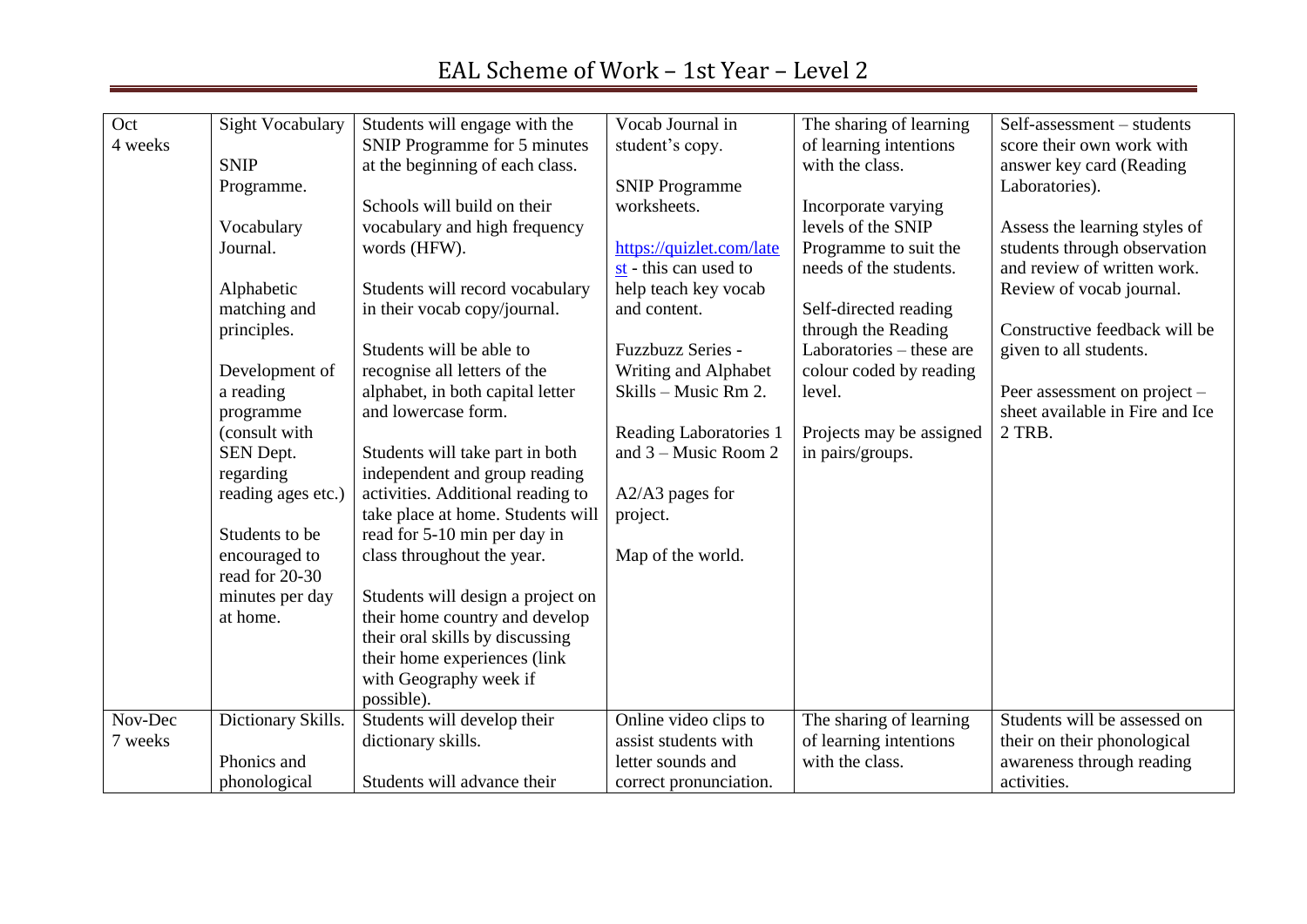#### awareness. Letter sounds and formation. Tenses Exam key words. Revision of mainstream subjects. understanding with regard the relationship between letters and individual sounds. Students will become familiar with commonly misspelled and tricky words. Students will examine popular exam key words in their SRB. Students will continue with SNIP programmes and reading in class. Students will be introduced/recap to the different forms of tenses – past, present and future. Students record book. Worksheets on exam key words – mix and match and term with the definition. Writing Frames – to assist with tenses – fill in the blanks (examples can be found in 'Ways to Teach Writing to Beginner ESOL Learners (M. Cusack). English dictionaries – students should also be encouraged to bring a dictionary in their first language. Wellington Square – especially for phonics (available in Music Rm 2) **Differentiated** worksheets in class. Vary pieces of texts for students to locate example of different tenses. Use picture prompts as stimulus. Monitor tasks related to the use of a dictionary. End of term assessment on letters, reading, exam key words and tenses. Jan-Feb Midterm 7 weeks Review of inhouse examinations. Handwriting. Grammar/Punctu Students will reflect on their learning from the previous term, and their in-house examinations. Students will work on their handwriting skills. Literacy Skills Workbook for Post-Primary English (Gill Education) – numerous worksheets related to basic grammar and punctuation e.g. nouns, The sharing of learning of learning intentions with the class. The level of instruction with regard to grammar will be differentiated to The students will be continually monitored. Students reflect on their learning from the previous term – written task.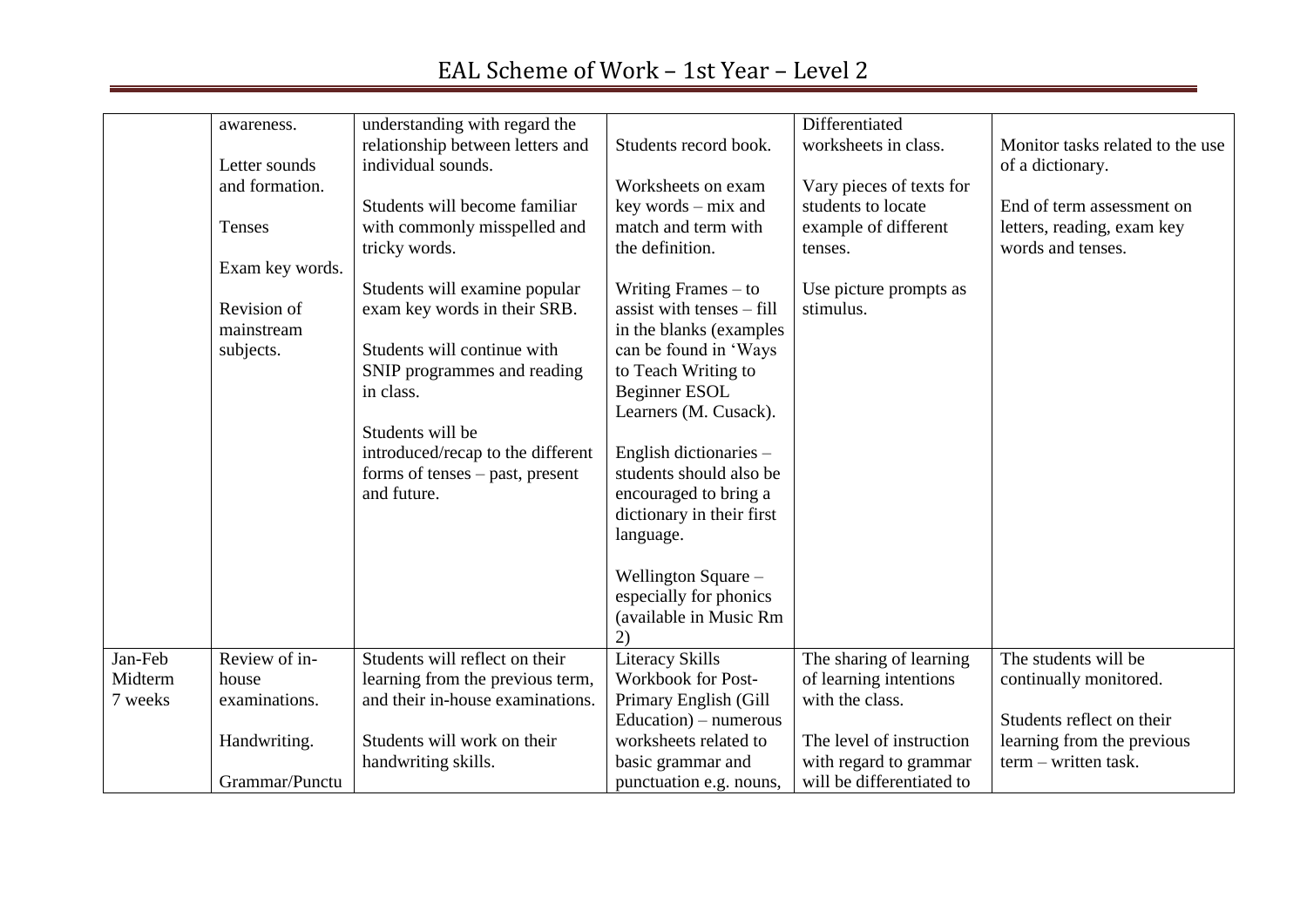|           | ation.           | Students will be                   | verbs, adjectives,          | suit the needs of the         | Individual work will be         |
|-----------|------------------|------------------------------------|-----------------------------|-------------------------------|---------------------------------|
|           |                  | introduced/recap to some basic     | commas, apostrophes         | learners in the               | assessed and each student will  |
|           |                  | rules of the English language      | etc.                        | classroom.                    | be provided with feedback.      |
|           |                  | through the use of correct         |                             |                               |                                 |
|           |                  | grammar and punctuation $-$        | ICT:                        | <b>Punctuation worksheets</b> | Assess students on their        |
|           |                  | depending on their level of        | http://www.talkenglish.     | will be varied $-$            | knowledge of different word     |
|           |                  | previous knowledge.                | com/grammar/grammar         | extension questions for       | types – they pick words from a  |
|           |                  |                                    | .aspx - students can        | the stronger students.        | reading exercise to fall into a |
|           |                  | Students will work on sentence     | take park in quizzes on     |                               | particular category e.g. noun,  |
|           |                  | building and write drafts of a     | basic grammar               |                               | adjective etc.                  |
|           |                  | post-card to send to family        | principles.                 |                               |                                 |
|           |                  | members at home.                   |                             |                               | Asses students' postcard for    |
|           |                  |                                    | Word Zone English           |                               | correct punctuation and         |
|           |                  | Students will develop their        | Workbook & Watch            |                               | handwriting etc. - carry out    |
|           |                  | communication skills.              | <b>Your Grammar</b>         |                               | drafts if necessary.            |
|           |                  |                                    | Textbook (Music Rm          |                               |                                 |
|           |                  | Students will continue with        | 2)                          |                               | Review of vocab journal.        |
|           |                  | SNIP programmes and reading        |                             |                               |                                 |
|           |                  | in class.                          | Worksheets on               |                               |                                 |
|           |                  |                                    | punctuation.                |                               |                                 |
|           |                  |                                    |                             |                               |                                 |
|           |                  |                                    | Samples of incorrect        |                               |                                 |
|           |                  |                                    | grammar and                 |                               |                                 |
|           |                  |                                    |                             |                               |                                 |
|           |                  |                                    | punctuation.                |                               |                                 |
|           |                  |                                    |                             |                               |                                 |
|           |                  |                                    | Post-card template.         |                               |                                 |
| Feb-April | Different types  | Students will be familiar with     | A range of samples of       | All students will have        | Layout and format of written    |
| 7 weeks   | of writing and   | the different types of writing and | writing genres.             | role within their groups      | exercises will be peer assessed |
|           | genres.          | genres, e.g. writing to inform,    |                             | $-$ brainstorming             | in class.                       |
|           |                  | explain, narrative, report,        | Writing templates.          | activities on the use of      |                                 |
|           | Focus on         | instructional etc.                 |                             | different types of writing    | Students will record new vocab  |
|           | connectives/conj |                                    | <b>Student Record Book.</b> | $g$ enres – when and why      | in their vocab journal.         |
|           | unctions/joining | Students will be introduced to     |                             | etc.                          |                                 |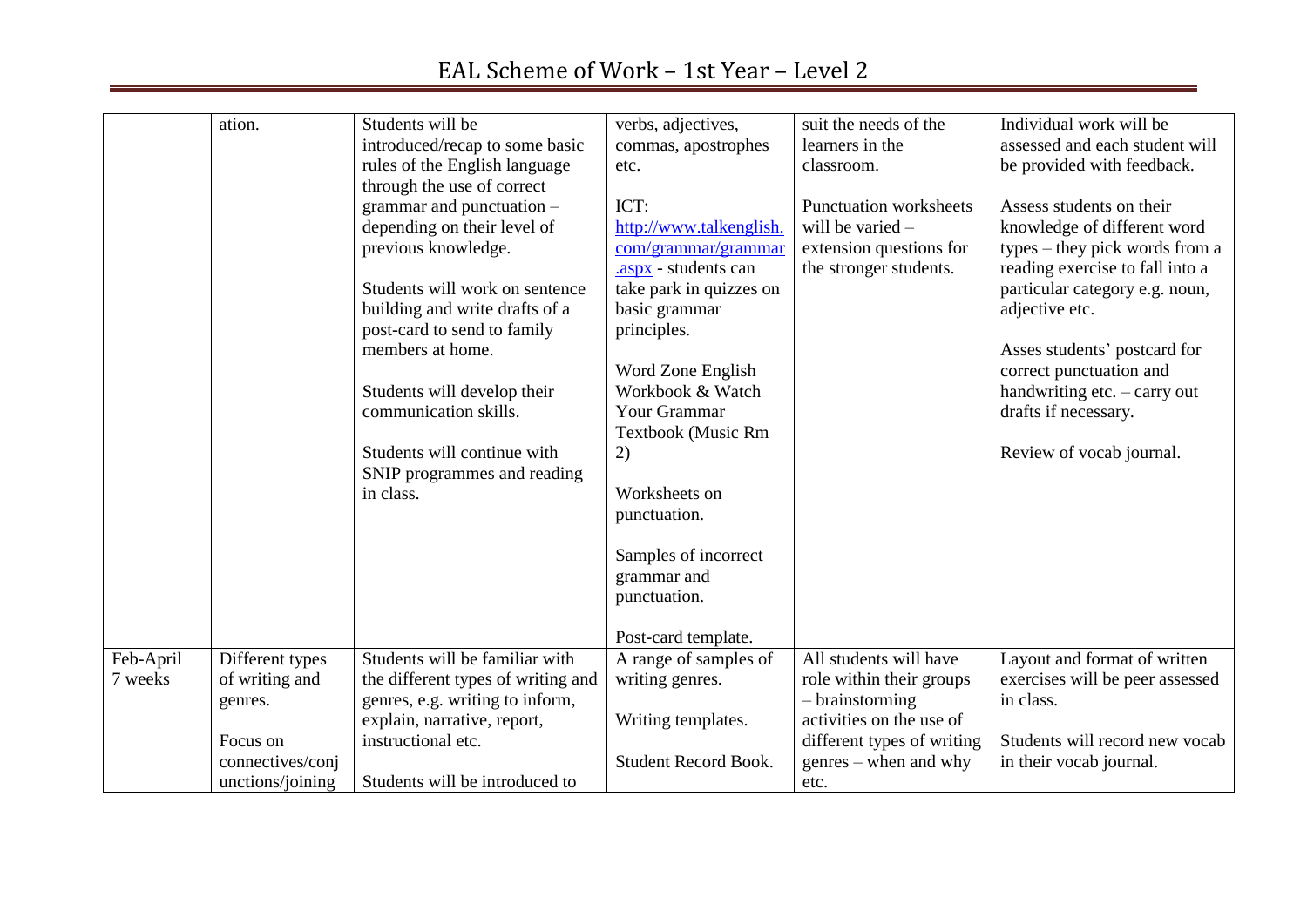|           | words.           | connectives and how they can       | Worksheets on              |                            | Students will be given          |
|-----------|------------------|------------------------------------|----------------------------|----------------------------|---------------------------------|
|           |                  | assist them with their writing     | connectives - EAL          | Sample material may        | constructive feedback to assist |
|           | Labelling of     | skills.                            | resource folder on the     | vary in length and         | them with their learning and    |
|           | diagrams.        |                                    | shared drive.              | difficulty.                | understanding.                  |
|           |                  | Students will construct their own  |                            |                            |                                 |
|           |                  | visual diagrams to assist them in  | <b>Literacy Skills</b>     | The sharing of learning    | Examine worksheets on           |
|           |                  | explaining a topic.                | Workbook for Post-         | of learning intentions     | connectives.                    |
|           |                  |                                    | Primary English (Gill      | with the class.            |                                 |
|           |                  | Students will become aware as      | Education).                |                            |                                 |
|           |                  | to how to effectively annotate     |                            | Differentiated             |                                 |
|           |                  | diagrams to assist with their      | PDST: Writing Genre -      | worksheets on              |                                 |
|           |                  | learning.                          | A Structured Approach      | connectives.               |                                 |
|           |                  |                                    | - EAL resource folder      |                            |                                 |
|           |                  | Students will continue with        | on the shared drive.       |                            |                                 |
|           |                  | SNIP programmes and reading        |                            |                            |                                 |
|           |                  | in class.                          |                            |                            |                                 |
| April-May | Revising for in- | Students will recap on exam        | <b>Student Record Book</b> | Differentiated end of      | End of year review and          |
| 5 weeks   | house            | words                              |                            | year assessment -          | assessment.                     |
|           | examinations.    |                                    | Language of                | incorporate both reading   |                                 |
|           |                  | Students will construct mind-      | examinations               | and writing exercises to   | Presentation on material that   |
|           | Reflection.      | maps and graphic organisers to     | worksheets:                | suit the needs and         | the students were reading at    |
|           |                  | assist with their revision and     | http://www.elsp.ie/subj    | abilities of the students. | home.                           |
|           | Planning for     | planning.                          | ects/examLanguage/Ex       |                            |                                 |
|           | writing.         |                                    | am%20Language%20T          | Amount of work to be       | Final review of vocab journal.  |
|           |                  | Students will write a reflective   | opic% $20-$                | differentiated depending   |                                 |
|           | Content          | piece of their first year in post- | %20English.pdf             | on student ability.        | Feedback on oral presentation   |
|           | integrated       | primary school.                    |                            |                            | and reflective piece.           |
|           | $learning -$     |                                    | Sample study               | Group discussion.          |                                 |
|           | mainstream       | Students will carry out a brief    | plans/timetable.           |                            | Monitoring of students' work –  |
|           | subjects.        | oral presentation                  |                            | Higher and lower order     | study plan.                     |
|           |                  |                                    | PDST Graphic               | questioning.               |                                 |
|           |                  | Students will devise a study plan  | Organiser Booklet -        |                            | Review/correct ELSP             |
|           |                  | taking into consideration the      | EAL resource folder on     | Sample questions and       | worksheets for students - offer |